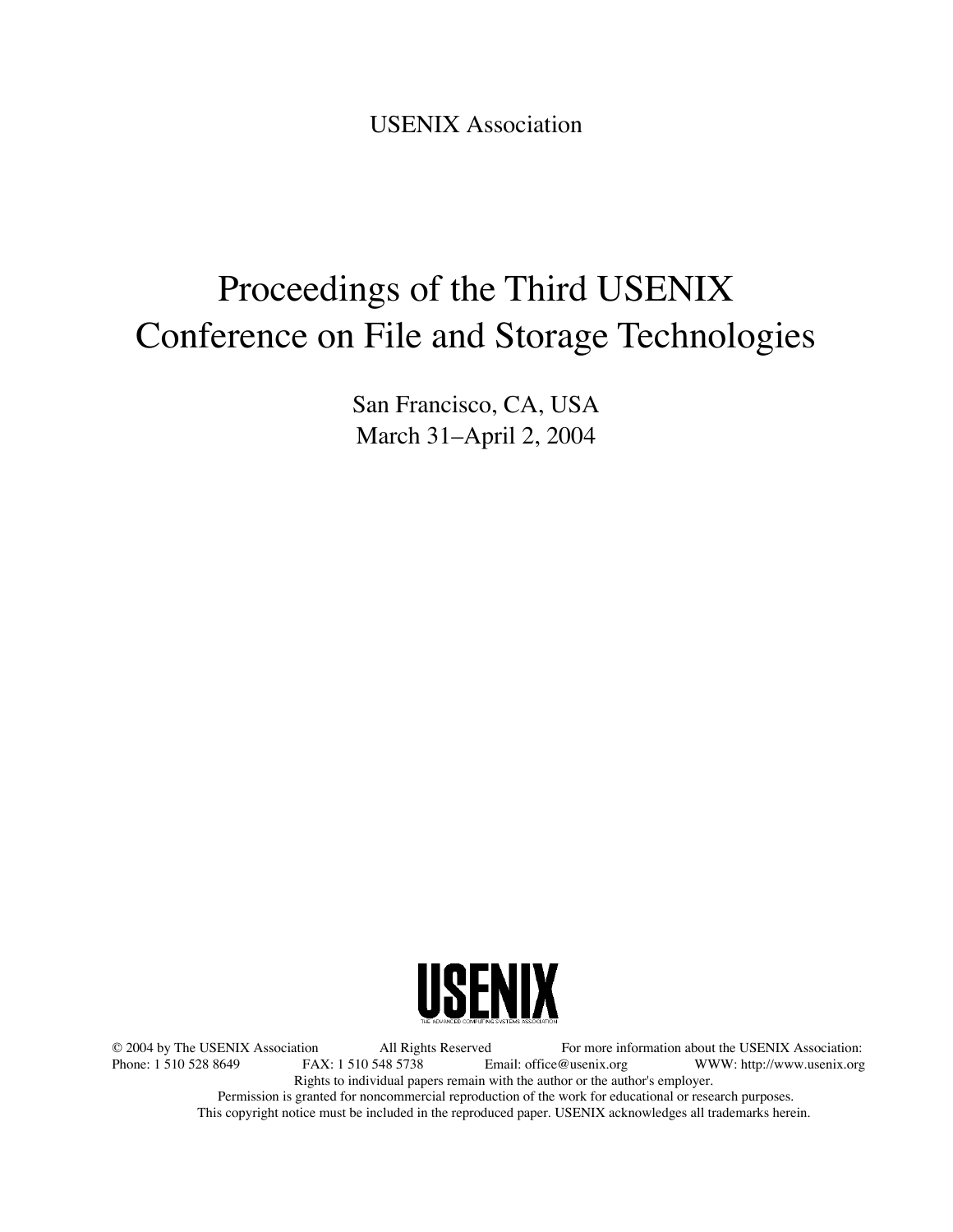# Diamond: A Storage Architecture for Early Discard in Interactive Search

Larry Huston,<sup>†</sup> Rahul Sukthankar,<sup>†•</sup> Rajiv Wickremesinghe,<sup>†‡</sup> M. Satyanarayanan,<sup>†•</sup>

Gregory R. Ganger,<sup>•</sup> Erik Riedel,\* Anastassia Ailamaki<sup>•</sup>

† *Intel Research Pittsburgh,* •*Carnegie Mellon University,* ‡*Duke University,* ?*Seagate Research*

### **Abstract**

This paper explores the concept of *early discard* for interactive search of unindexed data. Processing data inside storage devices using downloaded *searchlet* code enables Diamond to perform efficient, applicationspecific filtering of large data collections. Early discard helps users who are looking for "needles in a haystack" by eliminating the bulk of the irrelevant items as early as possible. A searchlet consists of a set of application-generated filters that Diamond uses to determine whether an object may be of interest to the user. The system optimizes the evaluation order of the filters based on run-time measurements of each filter's selectivity and computational cost. Diamond can also dynamically partition computation between the storage devices and the host computer to adjust for changes in hardware and network conditions. Performance numbers show that Diamond dynamically adapts to a query and to run-time system state. An informal user study of an image retrieval application supports our belief that early discard significantly improves the quality of interactive searches.

# **1 Introduction**

How does one find a few desired items in many terabytes or petabytes of complex and loosely-structured data such as digital photographs, video streams, CAT scans, architectural drawings, or USGS maps? If the data has already been indexed for the query being posed, the problem is easy. Unfortunately, a suitable index is often not available and a user has no choice but to perform an exhaustive search over the entire volume of data. Although attributes such as the author, date, or other context of data items can restrict the search space, the user is still left with an enormous number of items to examine. Today, scanning such a large volume of data is so slow that it is only performed in the context of well-planned data mining. This is typically a batch job that runs overnight and is only rarely attempted interactively [15].

Our goal is to enable interactive search of nonindexed data, where the user wishes to retrieve a small set of important items buried in a large collection. For instance, consider a surveillance scenario where an analyst is monitoring satellite imagery for interesting activity around oil tankers. Current image processing algorithms may be able to automatically discard images that do not contain oil tankers, but they cannot detect "interesting activity". Filtering the data allows the analyst to focus attention on the promising candidates by significantly reducing the number of irrelevant items. To make such systems practical, new techniques for scanning large volumes of data are needed. We believe that the solution lies in *early discard*, the ability to discard irrelevant data items as quickly and efficiently as possible (*e.g.*, at the storage device rather than close to the user). We have developed a storage architecture and programming model called *Diamond* that embodies early discard. Diamond has been designed to run on an active disk [1, 20, 25] platform, but does not depend on the availability of active storage devices. It can be realized using diverse storage back ends ranging from emulated active disks on a general-purpose cluster to storage nodes on a wide-area network.

This paper focuses on *pure brute-force* interactive search (*i.e.*, where all of the data is processed for each query). Studying this extreme case enables us to determine the feasibility of early discard in a worst-case setting. Future Diamond implementations could incorporate performance optimizations such as caching results from previous queries and exploiting indices to reduce the search time.

This paper is organized as follows. Section 2 introduces early discard. Section 3 presents the Diamond architecture. Section 4 describes a proof-of-concept application and an informal user study. Section 5 discusses implementation details. Section 6 presents experimental results. Section 7 summarizes related work. Finally, Section 8 concludes the paper.

# **2 Background and Motivation**

## **2.1 Limitations of Indexing**

The standard approach to efficient interactive search is to create an offline index of the data. Indexing assumes that the mapping between the user's query and the relevant data can be pre-computed, enabling the system to efficiently organize data so that only a small fraction is accessed during a particular search. Unfortunately, indexing complex data remains a challenging problem for several reasons. First, manual indexing is often infeasible for large datasets and automated methods for extract-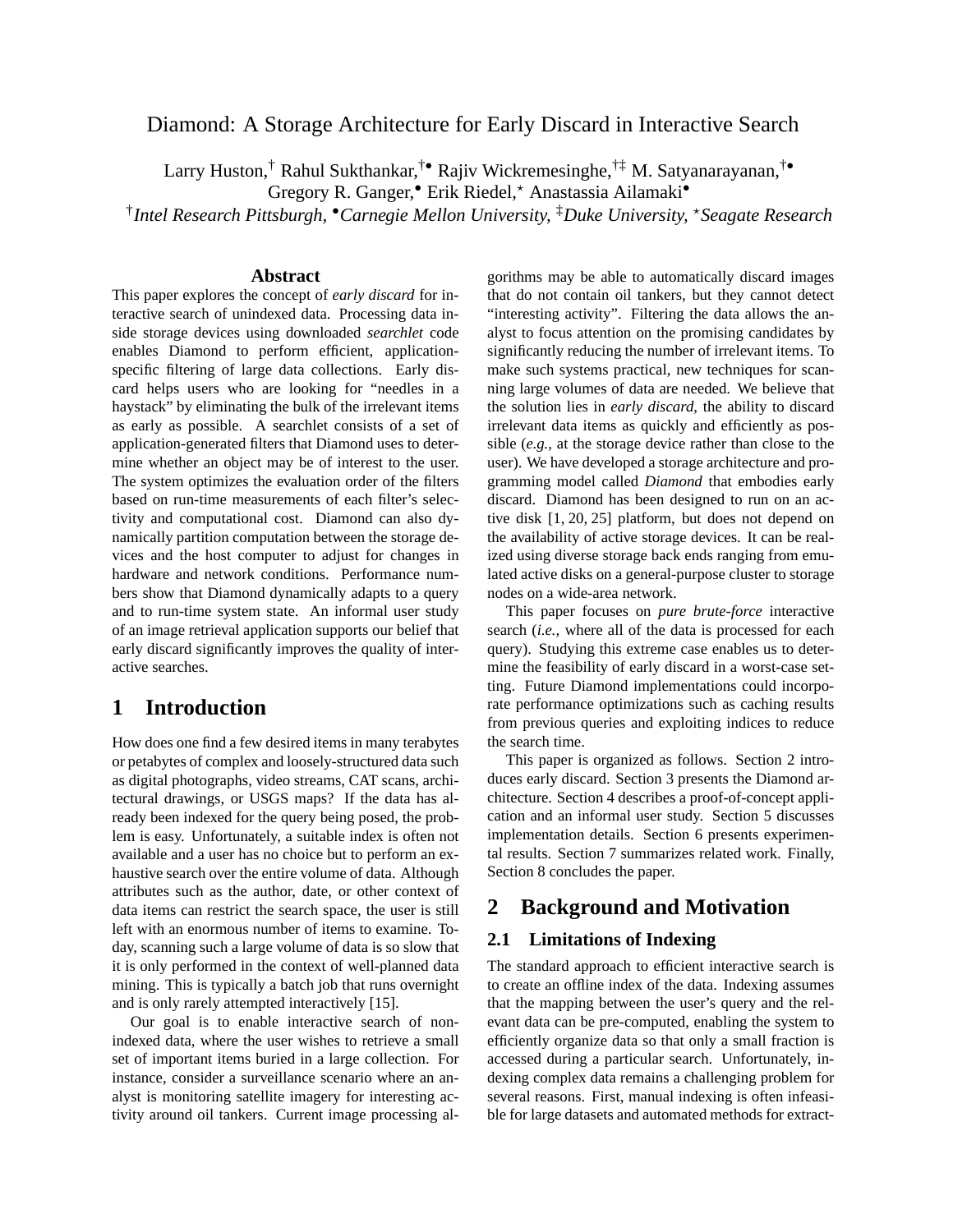

(b) Diamond architecture

Figure 1: **Early Discard** - Unlike traditional architectures for exhaustive search, where all of the data must be shipped from to the host computer, the Diamond architecture employs early discard to efficiently reject the bulk of the irrelevant data at the active storage device.

ing the semantic content from many data types are still rather primitive (the *semantic gap* [23]). Second, the richness of the data often requires a high-dimensional representation that is not amenable to efficient indexing (a consequence of the *curse of dimensionality* [6,9,33]). Third, realistic user queries can be very sophisticated, requiring a great deal of domain knowledge that is often not available to the system for optimization. Fourth, expressing the user's needs in a usable form can be extremely difficult (*e.g.*, "I need a photo of an energetic puppy playing with a happy toddler"). All of these problems limit the usability of *interactive data analysis* [15] today.

## **2.2 Importance of Early Discard**

Figure 1(a) shows the traditional architecture for exhaustive search. Each data item passes through a pipeline from the disk surface, through the disk logic, over an interconnect to the host computer's memory. The search application can reject some of the data before presenting the rest to the user. Two problems with this design are: (1) the system is unable to take full advantage of the parallelism at the storage devices; (2) although the user is only interested in a small fraction of the data, all of it must be shipped from the storage devices to the host machine, and the bulk of the data is then discarded in the final stages of the pipeline. This is undesirable because the irrelevant data will often overload the interconnect or host processor.

*Early discard* is the idea of rejecting irrelevant data as early in the pipeline as possible. For instance, by exploiting active storage devices, one could eliminate a large fraction of the data before it was sent over the interconnect, as shown in Figure 1(b). Unfortunately, the storage device cannot determine the set of irrelevant objects *a priori* — the knowledge needed to recognize the useful data is only available to the search application (and the user). However, if one could imbue some of the earlier stages of the pipeline with a portion of the intelligence of the application (or the user), exhaustive search would become much more efficient. This is supported by our experiments, as described in Section 6.3.

For most real-world applications, the sophistication of user queries outpaces the development of algorithms that can understand complex, domain-dependent data. For instance, in a homeland security context, state-ofthe-art algorithms can reliably discard images that do not contain human faces. However, face recognition software has not advanced to the point where it can reliably recognize photos of particular individuals. Thus, we believe that a large fraction of exhaustive search tasks will be interactive in nature. Unlike a typical web search, an interactive brute-force search through a large dataset could demand hours (rather than seconds) of focused attention from the user. For example, a biochemist might be willing to spend an afternoon in interactive exploration seeking a protein matching a new hypothesis. It is important for such applications to consider the human as the most important stage in the pipeline. Effective management of the user's limited bandwidth becomes crucial as the size and complexity of the data grows. Early discard enables the system to eliminate clearly useless data items early in the pipeline. The scarcest resource, *human attention*, can be directed at the most promising data items.

Ideally, early discard would reject all of the irrelevant data at the storage device without eliminating any of the desired data. This is impossible in practice for two reasons. First, the amount of computation available at the storage device may be insufficient to perform all of the necessary (potentially expensive) applicationspecific computations. Second, there is a fundamental trade-off [9] between false-positives (irrelevant data that is not rejected) and false-negatives (good data that is incorrectly discarded). Early discard algorithms can be tuned to favor one at the expense of the other, and different domain applications will make different trade-offs. For instance, an advertising agency searching a large collection of images may wish to quickly find a photo that matches a particular theme and may choose aggressive filtering; conversely, a homeland security analyst might wish to reduce the chance of accidentally losing a relevant object and would use more conservative filters (and accept the price of increased manual scanning). It is important to note that early discard does not, by itself, impact the accuracy of the search application: it simply makes applications that filter data more efficient.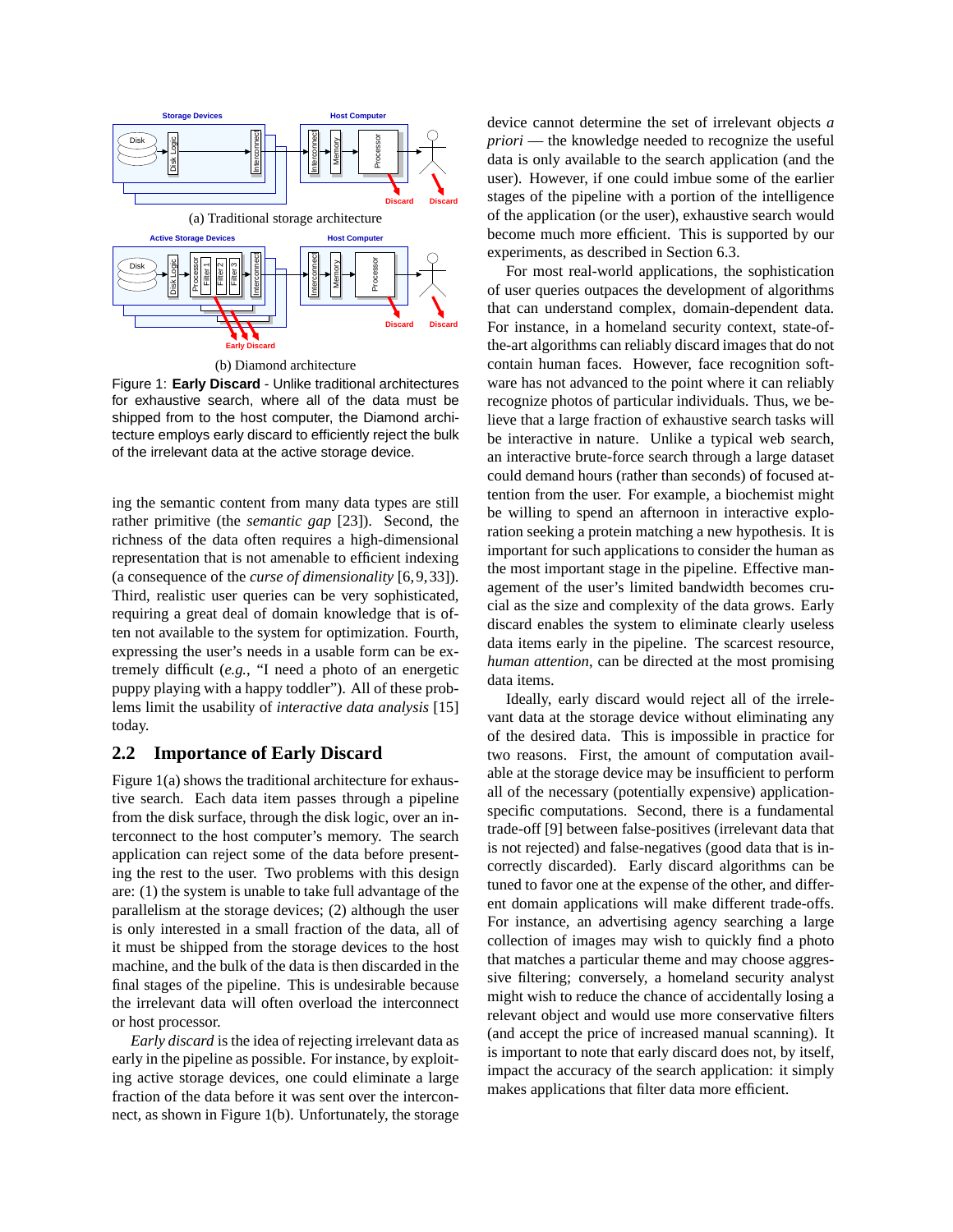## **2.3 Self-Tuning for Hardware Evolution**

The idea of performing specialized computation close to the data is not a new concept. Database machines [7,17] advocated the use of specialized processors for efficient data processing. Although these ideas had significant technical merit, they failed, at the time, because designing specialized processors that could keep pace with the sustained increase in general-purpose processor speed was commercially impractical.

More recently, the idea of an *active disk* [1, 20, 25], where a storage device is coupled with a general-purpose processor, has become popular. The flexibility provided by active disks is well-suited to early discard; an active disk platform could run filtering algorithms for a variety of search domains, and could support applications that dynamically adapt the balance of computation between storage and host as the location of the search bottleneck changes [2]. Over time, due to hardware upgrades, the balance of processing power between the host computer and storage system may shift. In general, a system should expect a heterogeneous composition of computational capabilities among the storage devices as newer devices may have more powerful processors or more memory. The more capable devices could execute more demanding early discard algorithms, and the partitioning of computation between the devices and the host computer should be managed automatically. Analogously, when the interconnect infrastructure or host computer is upgraded, one may expect computation to shift away from the storage devices. To be successful over the long term, the design needs to be *self-tuning*; manual re-tuning for each hardware change is impractical.

In practice, the best partitioning will depend on the characteristics of the processors, their load, the type and distribution of the data, and the query. For example, if the user were to search a collection of holiday pictures for snowboarding photos, these might be clustered together on a small fraction of devices, creating hotspots in the system.

Diamond provides two mechanisms to support these diverse storage system configurations. The first allows an application to generate specialized early discard code that matches each storage device's capabilities. The second enables the Diamond system to dynamically adapt the evaluation of early discard code, and is the focus of this paper. In particular, we explore two aspects of early discard: (1) adaptive partitioning of computation between the storage devices and the host computer based on run-time measurements; (2) dynamic ordering of search terms to minimize the total computation time.

## **2.4 Exploiting the Structure of Search**

Diamond exploits several simplifications inherent to the search domain. First, search tasks only require read ac-



Figure 2: **Diamond Architecture**

cess to data, allowing Diamond to avoid locking complexities and to ignore some security issues. Second, search tasks typically permit stored objects to be examined in any order. This order-independence offers several benefits: easy parallelization of early discard within and across storage devices, significant flexibility in scheduling data reads, and simplified migration of computation between the active storage devices and host computer. Third, most search tasks do not require maintaining state between objects. This "stateless" property supports efficient parallelization of early discard, and simplifies the run-time migration of computation between active storage device and host computer.

# **3 Diamond Architecture**

Figure 2 illustrates the Diamond storage architecture. Diamond provides a clear separation between the *front end*, which encapsulates domain-specific application code on the host computer, and the *back end*, which consists of a domain-independent infrastructure that is common across a wide range of search applications.

Diamond applications aim to reduce the load on the user by eliminating irrelevant data using domain-specific knowledge. Query formulation is domain-specific and is handled by the search application at the front end. Once a search has been formulated, the application translates the query into a set of machine executable tasks (termed a *searchlet*) for eliminating data, and passes these to the back end. The searchlet contains all of the domainspecific knowledge needed for early discard, and is a proxy of the application (and of the user) that can execute within the back end.

Searchlets are transmitted to the back end through the *searchlet API*, and distributed to the storage devices. At each storage device, the runtime system iterates through the objects on the disk (in a system-determined order) and evaluates the searchlet. The searchlet consists of a set of filters (see Section 5), each of which can independently discard objects. Objects that pass through all filters in a searchlet are deemed interesting, and made available to the domain application through the searchlet API.

The domain application may perform further processing on the interesting objects to see if they satisfy the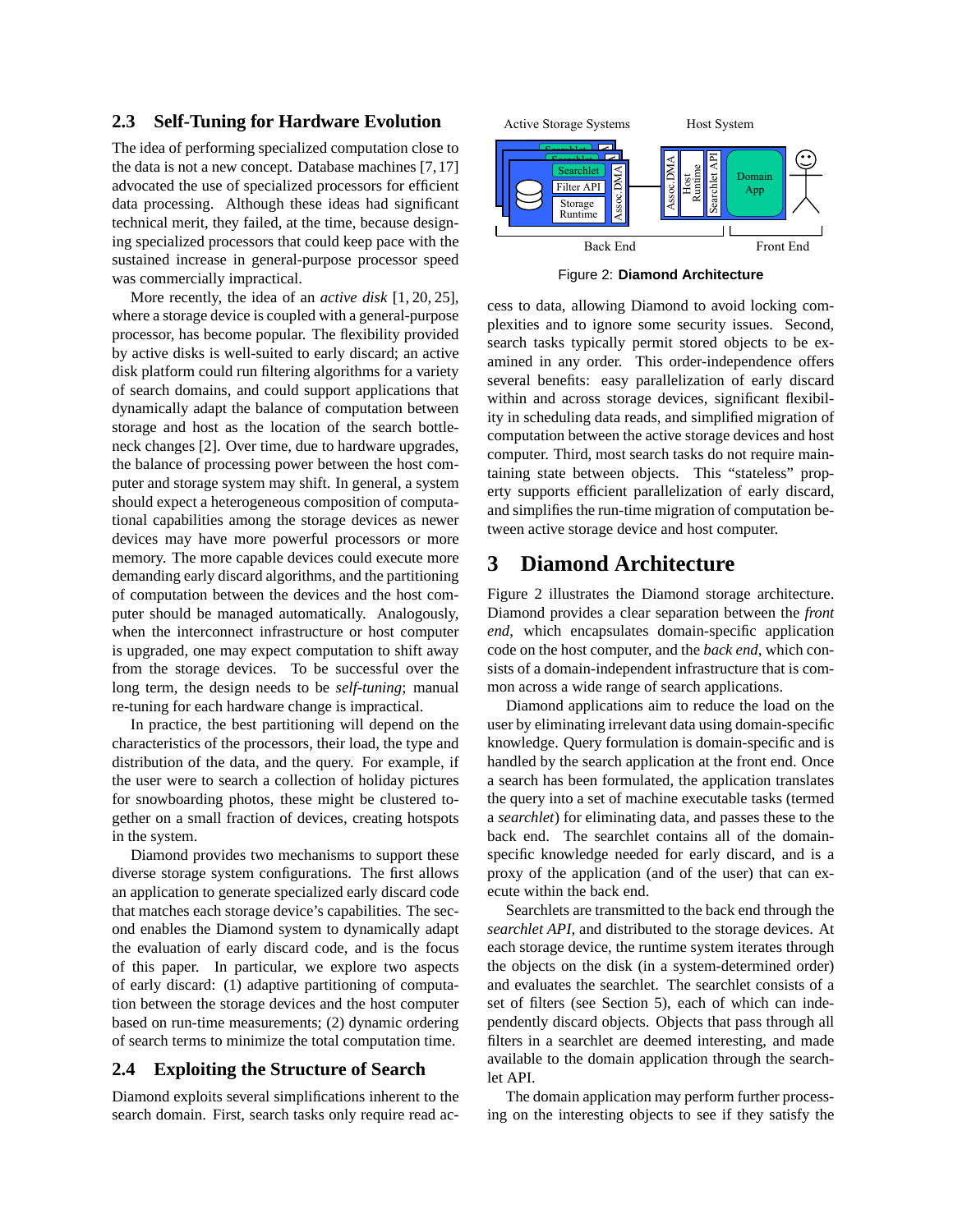user's request. This additional processing can be more general than the processing performed at the searchlet level (which was constrained to the independent evaluation of a single object). For instance, the additional processing may include cross-object correlations and auxiliary databases. Once the domain application determines that a particular object matches the user's criteria, the object is shown to the user. When processing a large data set, it is important to present the user with results as soon as they appear. Based on these partial results, the user can refine the query and restart the search. Query refinement leads to the generation of a new searchlet, which is once again executed by the back end.

#### **3.1 Searchlets**

#### **3.1.1 Searchlet Structure**

The searchlet is an application-specific proxy that Diamond uses to implement early discard. It consists of a set of *filters* and some configuration state (*e.g.*, filter parameters and dependencies between filters). For example, a searchlet to retrieve portraits of people in dark business suits might contain two filters: a color histogram filter that finds dark regions and an image processing filter that locates human faces.

For each object, the runtime invokes each of the filters in an efficient order, considering both filter cost and selectivity (see Section 5.2). The return value from each filter indicates whether the object should be discarded, in which case the searchlet evaluation is terminated. If an object passes all of the filters in the searchlet, it is sent to the domain application.

Before invoking the first filter, the runtime makes a temporary copy of the object. This copy exists only until the object is discarded or the search terminates, allowing the filters to share state and computation without compromising the stored object.

One filter can pass state to another filter by adding attributes (implemented as name-value pairs) to the temporary object being searched. The second filter recovers this state by reading these attributes. If the second filter requires attributes written by the first filter, then the configuration must specify that the second filter depends on the first filter. The runtime ensures that filters are evaluated in an order that satisfies their dependencies.

The filter functions are sent as object code to Diamond. This choice of object code instead of alternatives, such as domain-specific languages, was driven by several factors. First, many real-world applications (*e.g.*, drug discovery) may contain proprietary algorithms where requiring source code is not an option. Second, we want to encourage developers to leverage existing libraries and applications to simplify the development process. For instance, our image retrieval application (described in Section 4) relies heavily on the OpenCV [8] image processing library.

Executing application-provided object code raises serious security and safety implications that are not specifically addressed by the current implementation. Existing techniques, such as processes, virtual machines, or software fault isolation [31], could be incorporated into future implementations. Additionally, Diamond never allows searchlets to modify the persistent (on-disk) data.

#### **3.1.2 Creating Searchlets**

Searchlets can be generated by a domain application in response to a user's query in a number of ways. The most straightforward method is for domain experts to implement a library of filter functions that are made available to the application. The user specifies a query by selecting the desired filters and setting their parameters (typically using a GUI). The application determines filter dependencies and assembles the selected functions and parameters into a searchlet. This works well for domains where the space of useful early discard algorithms is well spanned by a small set of functions (potentially augmented by a rich parameter space). These functions could also be provided (in binary form) by third-parties.

Alternately, the domain application could generate code on-the-fly in response to the user's query. One could envision an application that allows the user to manually generate searchlet code. We believe that the best method for searchlet creation is highly domaindependent, and the best way for a human to specify a search is an open research question.

#### **3.2 Key Interfaces**

The Diamond architecture defines three APIs to isolate components: the searchlet API, the filter API and associative DMA. These are briefly summarized below.

- The *searchlet API* provides the interface that applications use to interact with Diamond. This API provides calls to query device capabilities, scope a search to a specific collection of data, load searchlets, and retrieve objects that match the search.
- The *filter API* defines the interface used by the filter functions to interact with the storage run-time environment. This API provides functions to read and write object contents, as well as functions to read and write object attributes to share state among filters. Any changes only affect the temporary version of the object.
- *Associative DMA* isolates the host and the storage implementations. This API abstracts the transport mechanism and flow control between host and storage run-time systems. Associative DMA also provides a common interface that enables Diamond to employ diverse back-end implementations without modifications to the host runtime.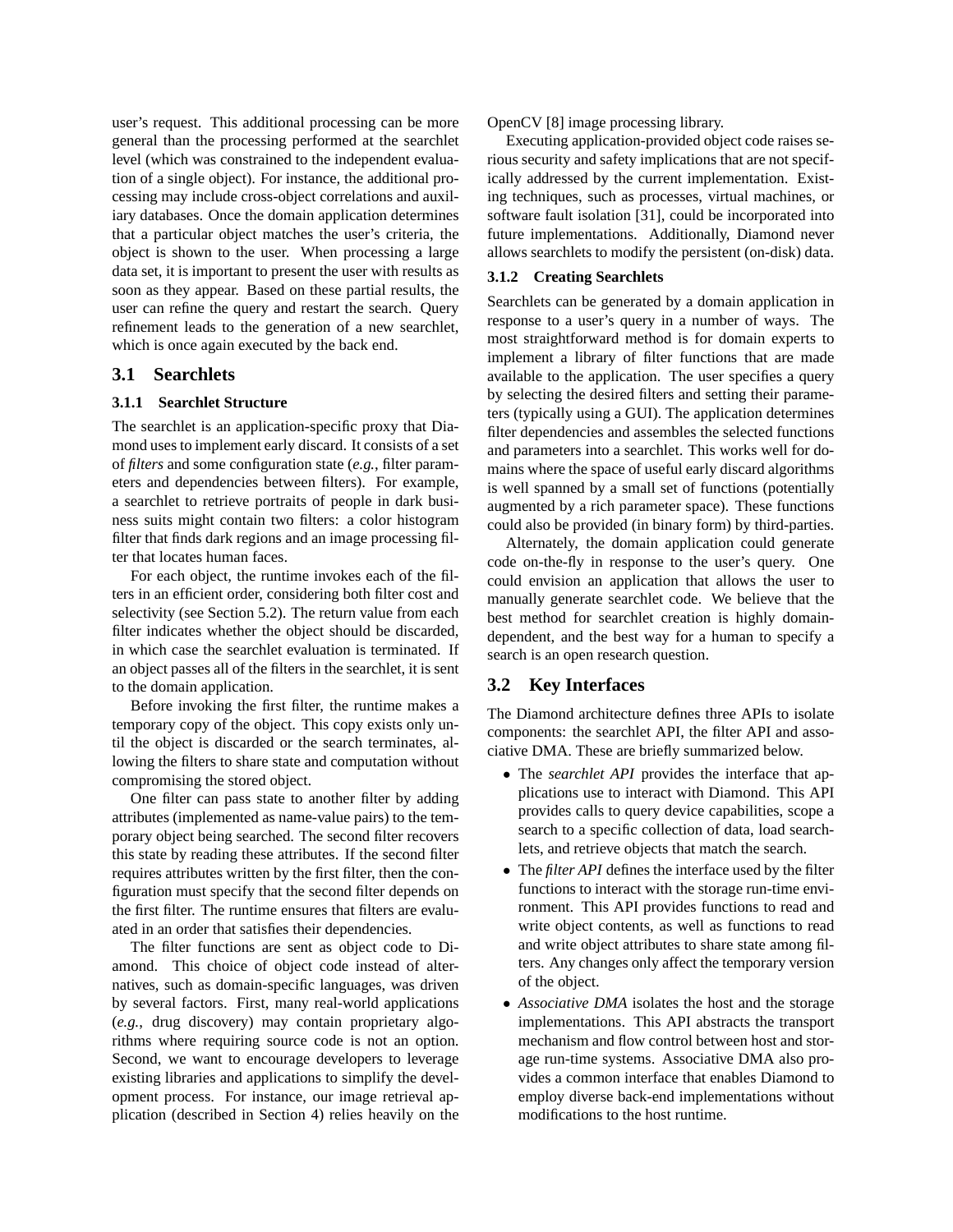#### **3.3 Host and Storage Systems**

The host system is where the domain application executes. The user interacts with this application to formulate searches and to view results. Diamond attempts to balance computation between the host and storage systems. To facilitate this, storage devices may pass *unprocessed* objects to the host runtime, due to resource limitations or other constraints. The host runtime evaluates the searchlet, if necessary; if the object is not discarded, it is made available to the domain application. The storage system provides a generic infrastructure for searchlet execution; all of the domain-specific knowledge is completely encapsulated in the searchlet. This enables the same Diamond back-end to serve different domain applications (simultaneously, if necessary).

Diamond is well-suited for deployment on active storage, but such devices are not commercially available today, nor are they likely to become popular without compelling applications. Diamond provides a programming model that abstracts the storage system, enabling the development of applications that will seamlessly integrate with active storage devices as they become available.

Diamond's current design assumes that the storage system can be treated as object storage [30]. This allows the host to be independent of the data layout on the storage device and should allow us to leverage the emerging object storage industry standards.

# **4 Diamond Applications**

Diamond provides a general framework for building interactive search applications. All of the domain-specific knowledge is contained in the front-end application and in the searchlets. To illustrate the process, consider the problem of drug candidate design.

Given a target protein, a chemist must search through a large database of 3D ligand structures to identify candidates that may associate strongly with the target. Since accurate calculation of the binding free energy of a particular ligand is prohibitively expensive, such programs could benefit from user input to guide the search in two ways. First, the chemist could adjust the granularity of the search (trading accuracy for speed). Second, the chemist could test hypotheses about a particular ligandprotein interaction using interactive molecular dynamics [14]. In Diamond, the former part of the search could be downloaded to the storage device while the latter could be performed on the chemist's graphical workstation. Early discard would reject hopeless ligands from consideration allowing the chemist to focus attention on the more promising candidates. If none of the initial candidates proved successful, the chemist would refine the search to be less selective. This example illustrates some of the characteristics that make an application suitable for early discard. First, that the user is searching for *specific instances* of data that match a query rather than aggregate statistics about the set of matching data items. Second, that the user's criteria for a successful match is often subjective, potentially ill-defined, and typically influenced by the partial results of the query. Third, that the mapping between the user's needs and the matching objects is too complex for it to be captured by a batch operation. An everyday example of such a domain is image search; the remainder of this section presents SnapFind, a prototype application for this domain built using the Diamond programming model.

#### **4.1 SnapFind Description**

SnapFind was motivated by the observation that digital cameras allow users to generate thousands of photos, yet few users have the patience to manually index them. Users typically wish to locate photos by semantic content (*e.g.*, "show me photos from our whale watching trip in Hawaii"); unfortunately, computer vision algorithms are currently incapable of understanding image content to this degree of sophistication. SnapFind's goal is to enable users to interactively search through large collections of unlabeled photographs by quickly specifying searchlets that roughly correspond to semantic content.

Research in image retrieval has attracted considerable attention in recent years [11,29]. However, prior work in this area has largely focused on whole-image searches. In these systems, images are typically processed off-line and compactly represented as a multi-dimensional vector. In other systems, images are indexed offline into several semantic categories. These enable users to perform interactive queries in a computationally-efficient manner; however, they do not permit queries about local regions *within* an image since indexing every subregion within an image would be prohibitively expensive. Thus, whole-image searches are well-suited to queries corresponding to general image content (*e.g.*, "find me an image of a sunset") but poor at recognizing objects that only occupy a portion of the image (*e.g.*, "find me images of people wearing jeans"). SnapFind exploits Diamond's ability to exhaustively process a data set using customized filters, enabling users to search for images that contain the desired content only in a small patch. The remainder of this section describes SnapFind and presents an informal validation of early discard.

SnapFind allows users to create complex image queries by combining simple filters that scan images for patches containing particular color distributions, shapes, or visual textures (detailed in a technical report [19]). The user can either select a pre-defined filter from a palette (e.g., "frontal human faces" or "ocean waves") or create new filters by clicking on sample patches in other images (*e.g.*, creating a "blue jeans" color filter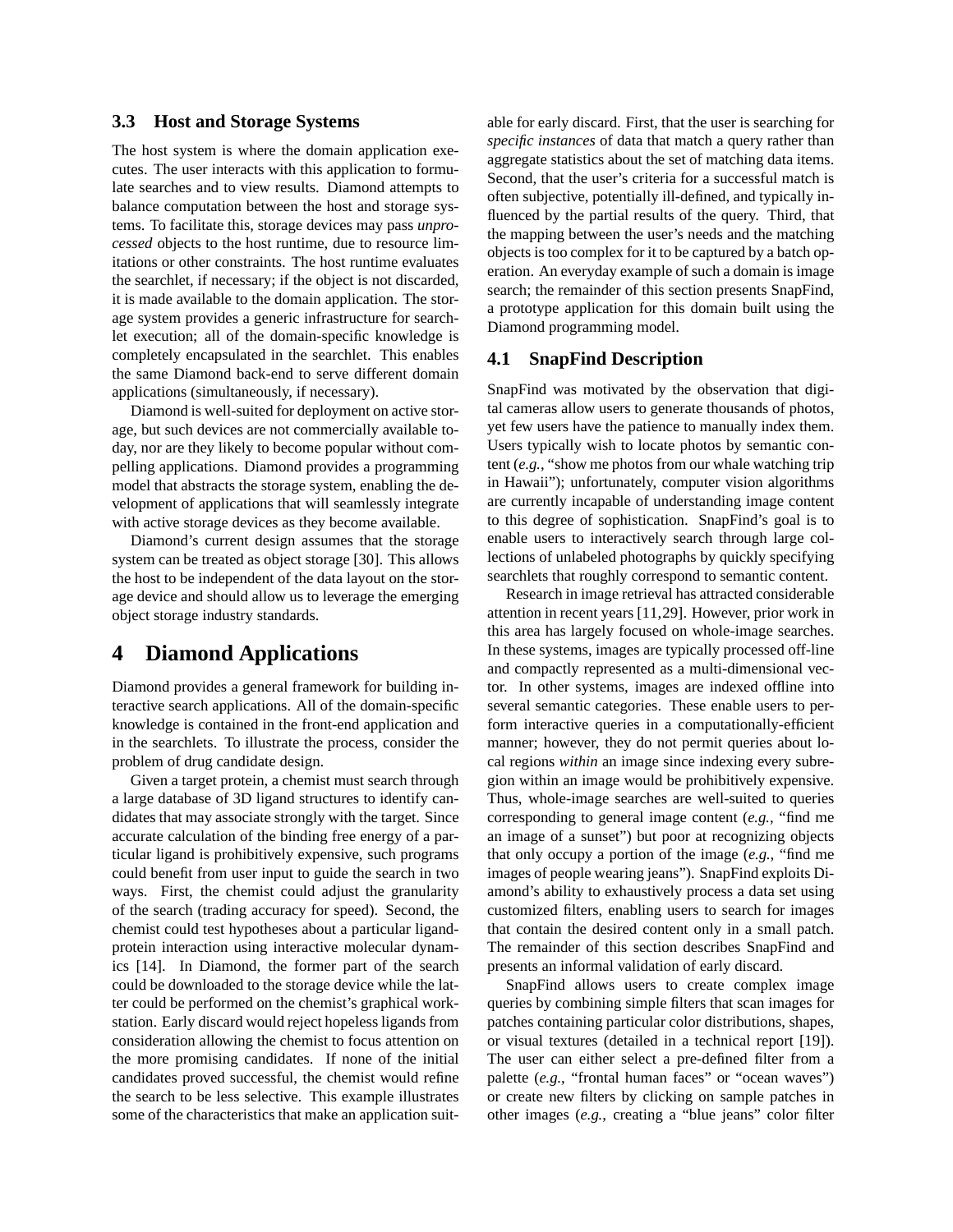

Figure 3: **SnapFind** – a proof-of-concept image search application designed using the Diamond programming model. Users can search a large image collection using customized filters. Here, the user has filtered for regions containing water texture (marked with white boxes). The filter correctly identifies most of the water in the images, but occasionally makes errors; for example, the sky in the bottom right image is incorrectly labeled as water.

by giving half a dozen examples). Indexing is infeasible for two reasons: (1) the user may define new search filters at query time; (2) the content of the patches is typically high-dimensional. When the user submits the query, SnapFind generates a searchlet and initiates a Diamond search. Diamond typically executes a portion of the query at the storage device, enabling early discard to reject many images in the initial stages of the pipeline.

## **4.2 SnapFind Usage Experience**

We designed some simple experiments to investigate whether early discard can help exhaustive search. Our chosen task was to retrieve photos from an unlabeled collection based on semantic content. This is a realistic problem for owners of digital cameras and is also one that untrained users can perform manually (given sufficient patience). We explored two cases: (1) purely manual search, where all of the discard happens at the user stage; (2) using SnapFind. Both scenarios used the same graphical interface (see Figure 3), where the user could examine six thumbnails per page, magnify a particular image (if desired) and mark selected images.

Our data set contained 18,286 photographs (approximately 10,000 personal pictures, 1,000 photos from a corporate website, 5,000 images collected from an ethnographic survey and 2,000 from the Corel image CD-ROMs). These were randomly distributed over twelve emulated active storage devices. Users were given three minutes to tackle each of the following two queries: (S1) find images containing windsurfers or sailboats; (S2) find pictures of people wearing dark business suits or tuxedos.

For the manual scenario, we recorded the number of images selected by the user (correct hits matching the query) along with the number of images that the user viewed in the alloted time. Users could page through the

|                | <b>MANUAL</b> |      | <b>DIAMOND</b> |      |        |         |  |
|----------------|---------------|------|----------------|------|--------|---------|--|
|                |               | user |                | user | system | early   |  |
|                | hits          | seen | hits           | seen | seen   | discard |  |
| S <sub>1</sub> |               |      |                |      |        |         |  |
| a              | 7             | 684  | 46             | 396  | 18,286 | 97.8%   |  |
| b              | 8             | 774  | 39             | 396  | 18,286 | 97.8%   |  |
| $\mathbf{C}$   | 13            | 966  | 46             | 396  | 18,286 | 97.8%   |  |
| S <sub>2</sub> |               |      |                |      |        |         |  |
| a              | 29            | 600  | 29             | 78   | 15,286 | 99.5%   |  |
| b              | 18            | 612  | 29             | 74   | 15,362 | 99.5%   |  |
| $\mathbf c$    | 24            | 630  | 29             | 74   | 15,198 | 99.5%   |  |

Table 1: **SnapFind user study** - Results of an informal interactive search experiment using SnapFind. Users (a,b,c) were given three minutes to locate photographs matching each query (S1 and S2) in a collection of 18,286 images.

images at their own pace, and Table 1 shows that users scanned the images rapidly, viewing 600–1,000 images in three minutes. Even at this rate of 2–5 images per second, they were only able to process about 5% of the total data.

For the SnapFind scenario, the user constructed early discard searchlets simply by selecting one or more image processing filters from a palette of pre-defined filters, configured filter parameters using the GUI, and combined them using boolean operators. Images that satisfied the filtering criteria (*i.e.*, those matching a particular color, visual texture or shape distribution in a subregion) were shown to the user. Based on partial results, the user could generate a new searchlet by selecting different filters or adjusting parameters. As in the manual scenario, the user then marked those images that matched the query. For S1, the early discard searchlet was a single "water texture" filter trained on eight  $32\times32$  patches containing water. For S2, the searchlet was a conjunction of a color histogram filter combined with a face detector. Table 1 shows these results, and searchlets are detailed in Table 2.

For S1, SnapFind significantly increases the number of relevant images found by the user. Diamond is able to exhaustively search through all of the data, and early discard eliminates almost 98% of the objects at the storage devices. This shows how early discard can help users find a greater number of relevant objects.

For S2, the improvement, as measured by hits alone, is less dramatic, but early discard shows a different benefit. Although Diamond fails to complete the exhaustive search in three minutes (it processes about 85% of the data), the user achieves approximately as many hits as in the manual scenario while viewing 88% fewer images. For applications where the user only needs a few images, early discard is ideal because it significantly decreases the user's effort. By displaying fewer irrelevant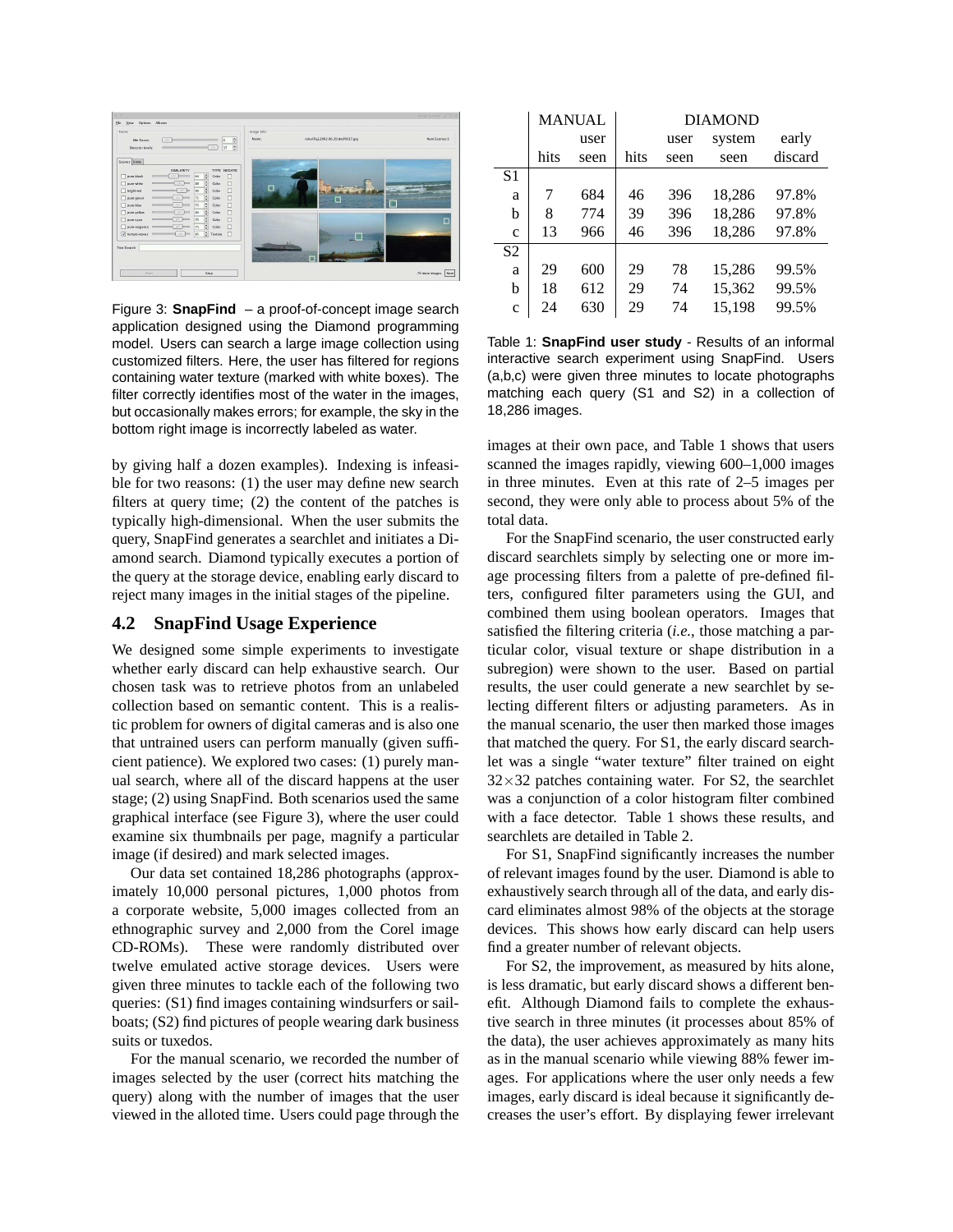items, the user can devote more attention to the promising images.

# **5 Prototype Implementation**

Our Diamond prototype is currently implemented as user processes running on Red Hat Linux 9.0. The searchlet API and the host runtime are implemented as a library that is linked against the domain application. The host runtime and network communication are threads within this library. We emulate active storage devices using off-the-shelf server hardware with locally-attached disks. The active storage system is implemented as a daemon. When a new search is started, new threads are created for the storage runtime and to handle network and disk I/O. Diamond's object store is implemented as a library that stores objects as files in the native file system. Associative DMA is currently under definition; Diamond uses a wrapper library built on TCP/IP with customized marshalling functions to minimize data copies.

The remainder of this section details Diamond's two primary mechanisms for efficient early discard: run-time partitioning of computation between the host and storage devices, and dynamic ordering of filter evaluation to reject undesirable data items as efficiently as possible.

## **5.1 Dynamic Partitioning of Computation**

As discussed in Section 2, bottlenecks in exhaustive search pipelines are not static. Diamond achieves significant performance benefits by dynamically balancing the computational task between the active storage devices and the host processor.

The Diamond storage runtime decides whether to evaluate a searchlet locally or at the host computer. This decision can be different for each object, allowing the system to have fine-grained control over the partitioning. Thus, even for searchlets that consist of a single monolithic filter, Diamond can partition the computation on a per-object basis to achieve the ratio of processing between the storage devices and the host that provides the best performance. The ability to make these fine-grained decisions is enabled by Diamond's assumption that objects can be processed in any order, and that filters are stateless.

If the searchlet consists of multiple filters, Diamond could partition the work so that some filters execute on the storage devices and the remainder execute on the host; the current implementation does not consider such partitionings. Diamond could also detect when there are many objects waiting for user attention and choose to evaluate additional filters to discard more objects.

The current implementation supports two methods for partitioning computation between the host and the storage devices. The effectiveness of these methods in practice is evaluated in Section 6.3.

#### **5.1.1 CPU Splitting**

In this method, the host periodically estimates its available compute resources (processor cycles), determines how to allocate them among the storage devices, and sends a message to each device. The storage device receives this message, estimates its own computational resources, and determines the percentage of objects to process locally. For example, if a storage device estimates that it has 100 MIPS and receives a slice of 50 MIPS from the host, then it should choose to process 2/3 of the objects locally and send the remaining (unprocessed) objects to the host. CPU splitting has a straightforward implementation: whenever the storage runtime reads an object, it probabilistically decides whether to process the object locally.

#### **5.1.2 Queue Back-Pressure**

Queue Back-Pressure (QBP) exploits the observation that the length of queues between components in the search pipeline (see Figure 1) provide valuable information about overloaded resources. The algorithm is implemented as follows.

When objects are sent to the host, they are placed into a work queue that is serviced by the host runtime. If the queue length exceeds a particular threshold, the host refuses to accept new objects. Whenever the storage runtime has an object to process, it examines the length of its transmit queue. If the queue length is less than a threshold, the object is sent to the host without processing. If the queue length is above the threshold, the storage runtime evaluates the searchlet on the object. This algorithm dynamically adapts the computation performed at the storage devices based on the current availability of downstream resources. When the host processor or network is a bottleneck, the storage device performs additional processing on the data, easing the pressure on downstream resources until data resumes its flow. Conversely, if the downstream queues begin to empty, the storage runtime will aggressively push data into the pipeline to prevent the host from becoming idle.

## **5.2 Filter ordering**

A Diamond searchlet consists of a set of filters, each of which can choose to discard a given object. We assume that the set of objects that pass through a particular searchlet is completely determined by the set of filters in the searchlet (and their parameters). However, the filter order dramatically impacts the efficiency with which Diamond processes a large amount of data.

Diamond attempts to reorder the filters within a searchlet to run the most promising ones early. Note that the best filter ordering depends on the set of filters, the user's query, and the particular data set. For example, consider a user who is searching a large image collection for photos of people in dark suits. The application may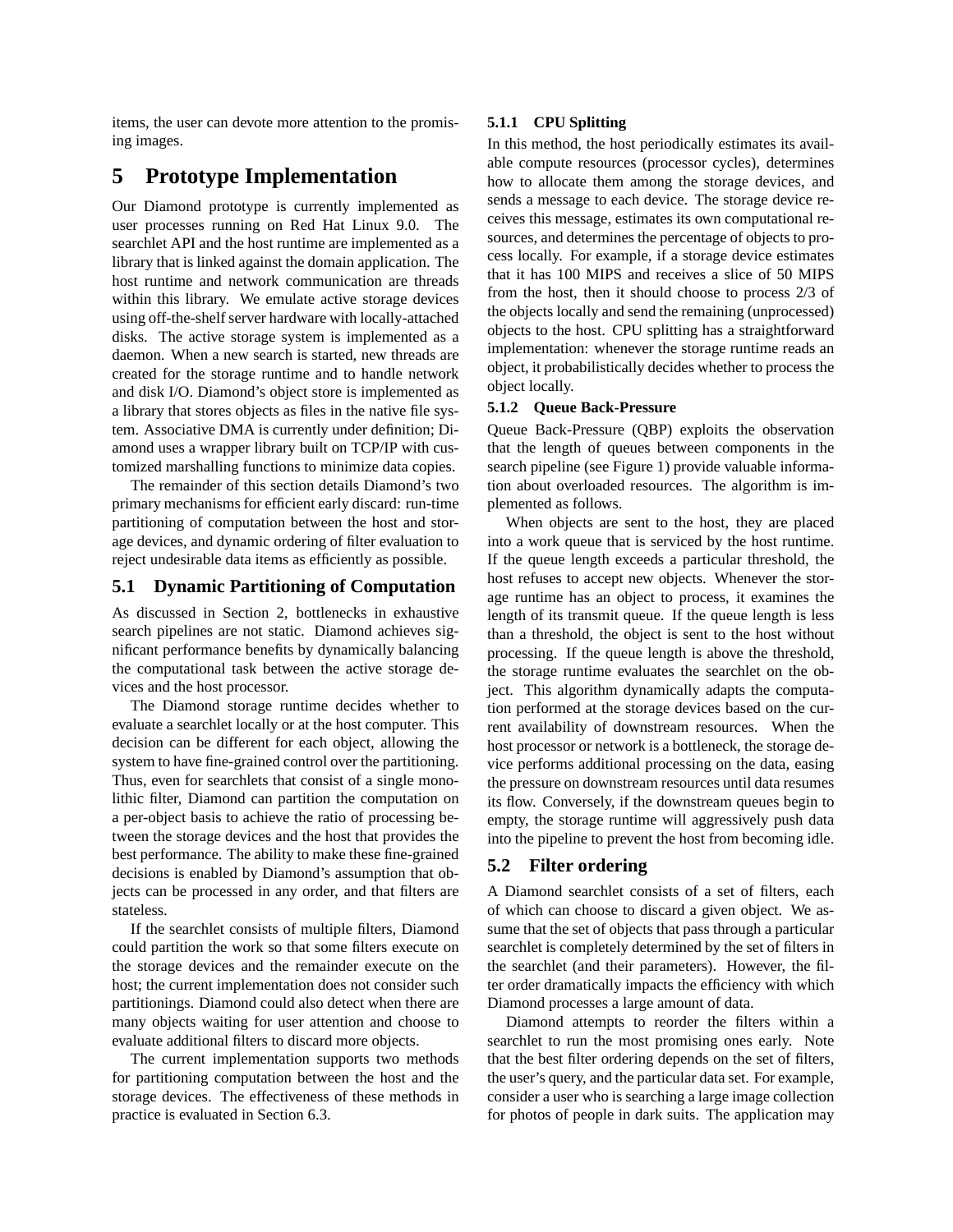determine that a suitable searchlet for this tasks includes two filters (see Table 3): a face detector that matches images containing human faces (filter F1); and a color filter that matches dark regions in the image (filter F3). From the table, it is clear that F1 is more selective than F3, but also much more computationally expensive. Running F1 first would work well if the data set contained a large number of night-time photos (which would successfully pass F3). On the other hand, if the collection contained a large number of baby pictures, running F1 early would be extremely inefficient.

The effectiveness of a filter depends upon its selectivity (pass rate) and its resource requirements. The total cost of evaluating filters over an object can be expressed analytically as follows. Given a filter, *Fi*, let us denote the cost of evaluating the filter as  $c(F_i)$ , and its pass rate as  $P(F_i)$ . In general, the pass rates for the different filters may be correlated (*e.g.*, if an image contains a patch with water texture, then it is also more likely to pass through a blue color filter). We denote the *conditional pass rate* for a filter *Fi* that is processing objects that successfully passed filters *Fa*, *Fb*, *Fc* by  $P(Fi|Fa,Fb,Fc)$ . The average time to process an object through a series of filters *F*0...*Fn* is given by the following formula:

$$
C = c(F0) + P(F0)c(F1) + P(F1|F0)P(F0)c(F2) + P(F2|F1,F0)P(F1|F0)P(F0)c(F3) + \cdots
$$

The primary goal of choosing a filter order is to minimize this cost function. To perform this optimization, the system needs the costs of the different filters and the conditional pass rates. Diamond estimates these values during a searchlet execution by varying the order the filters are evaluated and measuring the pass rates and costs over a number of objects.

#### **5.2.1 Partial Orderings**

Allowing filters to use results generated by other filters enables searchlets to: (1) use generic components to compute well-known properties; (2) reuse the results of other filters. For instance, all of the color filters in SnapFind (see Section 4) rely on a common data structure that is generated by an auxiliary filter. Filter developers can explicitly specify the attributes that each filter requires, and these dependencies are expressed as *partial ordering* constraints. Figure 4 shows an example of a partial order. The forward arrows indicate an 'allows' relationship. For example, "Reader" is a prerequisite for "Histogram" and "WaterTexture", and "Red" and "Black" are prerequisites for "ColorTest". The filter ordering problem is to find a *linear extension* of the partial order. Figure 5 shows one possible order. Note that finding a path through this directed acyclic graph is not sufficient; all of the filters in the searchlet still need to be evaluated.



Figure 4: **Example partial ordering** - "Reader" must be executed before "Histogram" and "WaterTexture". "Histogram" must be evaluated before "Red" and "Black".



Figure 5: **Linear Extension** - a possible ordering for the filters shown in Figure 4.

#### **5.2.2 Ordering Policies**

The *filter ordering policy* is the method that Diamond uses for choosing the sequence for evaluating the filters. We describe three policies below.

- **Independent:** assumes that there is no correlation between  $P(F_i)$  and  $P(F_j)$ , or  $c(F_i)$  and  $c(F_j)$ . Using this assumption we can find an optimal sequence by sorting on  $c(F_i)/P(F_i)$  [24]. In practice the correlations between filters may cause this policy to perform poorly.
- **Hill climbing (HC):** picks a random sequence from the space of all legal linear extensions. The policy attempts to iteratively improve the order by swapping adjacent filters until a local minimum is reached. Multiple random restarts are used to reduce sensitivity to the starting point.
- **Best filter first (BFF):** iteratively expands a list of valid sub-sequences to find the optimal filter sequence. BFF initializes a list with the set of single-element sub-sequences consisting of the filters that have no dependencies. BFF then removes the cheapest sub-sequence from the list, computes all valid sub-sequences that are one filter longer, and reinserts them into the list. BFF terminates when the cheapest sub-sequence is complete; this is an optimal sequence. The algorithm is motivated by the observation that later filters typically have less impact on the average cost than earlier filters, because the overall pass probability drops as one goes deeper in the filter chain.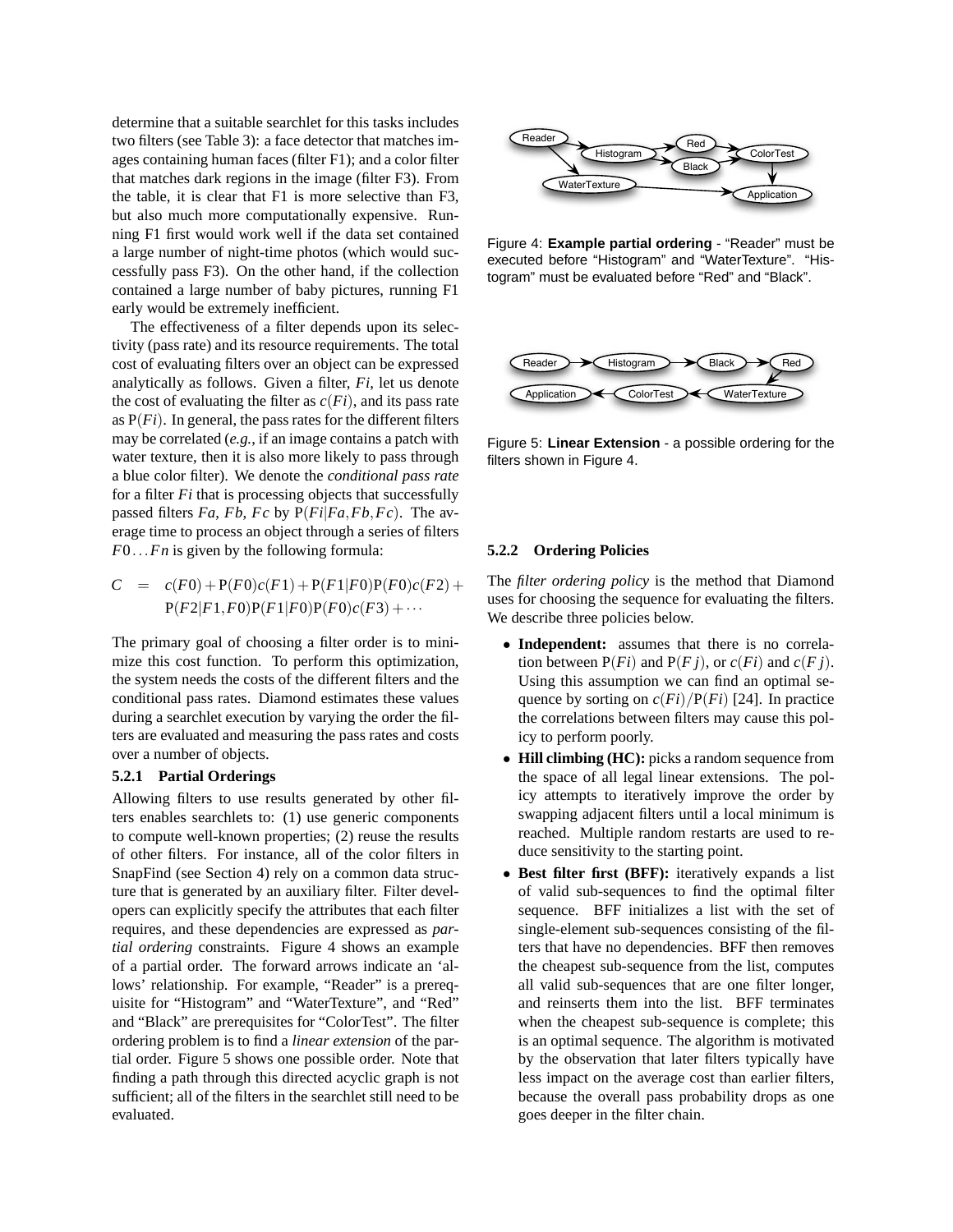# **6 Experimental Evaluation**

This section presents empirical results from a variety of experiments using SnapFind running on the Diamond implementation described in Section 5. The active storage devices were emulated using rack-mounted computers (1.2 GHz Intel $\overline{R}$  Pentium $\overline{R}$  III processors, 512 MB RAM and 73 GB SCSI disks), connected via a 1 Gbps Ethernet switch. The host system contained a 3.06 GHz Intel<sup>( $\&$ </sup> Pentium<sup>( $\&$ </sup> Xeon<sup>TM</sup> processor, 2 GB RAM, and a 120 GB IDE disk. The host was connected via Ethernet to the storage platforms. We varied the link speed between 1 Gbps and 100 Mbps depending on the experiment. Some experiments required us to emulate slower active storage devices; this was done by running a realtime task that consumed a fixed percentage of the CPU. These experiments employ homogeneous backends.

## **6.1 Description of Searchlets**

We evaluate Diamond using the set of queries enumerated in Table 2. These consist of real queries from SnapFind searches supplemented by several synthetic queries. The searchlets are described in Table 2, and the filters used by these searchlets are listed in Table 3.

The Water (S1) and Business Suits (S2) queries match the tasks we used in Section 4. The Halloween (S3) query is similar to Business Suits with an additional filter. The three synthetic queries (S4–S6) are used to test filter ordering and the two Dark Patch queries (S7, S8) are used to illustrate bottlenecks for dynamic partitioning.

Table 3 provides a set of measurements summarizing the discard rate and the computational cost of running the various filters. We determined these filter characteristics by evaluating each filter over the objects in our image collection (described in Section 4). The overall discard rate is the fraction of objects dropped divided by the total number of images, and the cost is the average number of CPU milliseconds consumed. Filters F0–F5 are taken from SnapFind. The other filters were synthetically generated with specific characteristics.

The searchlets S5 and S6 were designed to examine the effect of filter correlation. F14, F15 and F16 are correlated:  $P(F14, F15, F16) \neq P(F14)P(F15)P(F16)$ . F17, F18 and F19 are uncorrelated:  $P(F17, F18, F19) =$ P(*F*17)P(*F*18)P(*F*19).

#### **6.2 Disk and Host Processing Power**

Our first measurements examine how variations in system characteristics (number of storage devices, interconnect bandwidth, processor performance, queries) affect the average time needed to process each object. For each configuration, we measure the completion time for a different static partitioning between the host and storage devices. A particular partition is identified by percent-



Figure 6: **Compute Limited** - This graph shows how the average time spent processing an object varies with the percentage of the objects evaluated at the storage system when the CPU is the bottleneck. The average time is computed as the total search time divided by the number of objects searched.

age of objects that are evaluated at the storage devices. Remaining objects are passed to the host for processing.

In these experiments, each storage device has 5,000 objects (1.6 GB). As the number of storage devices increases, so does the total number of objects involved in a search. For each configuration, we report the mean time needed for Diamond to process each object (averaged over three runs). Our data set was chosen to be large enough to avoid startup transients but small enough to enable many different experiments. Using a larger data set would give the same average time per object, but will increase the overall completion time for a search.

The first set of experiments (see Figure 6) shows how variations in the relative processing power of the host and storage devices affect search time for CPU-bound tasks. These experiments use searchlet S3 to find pictures of a child in a Halloween costume.

We observe that, as the number of storage devices increases, more computation is moved to the storage devices. This matches our intuition that as the aggregate processing power of the storage devices increases, more of the overall processing should be done at the storage devices.

When there is no processing at the storage devices, this is equivalent to reading all of the data from network storage. On the left-hand side of the lines, we see linear decreases as processing is moved to the storage devices, reducing the load on the bottleneck. When most of the processing moves to the storage device, the bottleneck becomes the storage device and we see increases in average processing time. The best case is the local minimum; this corresponds to the case where the load be-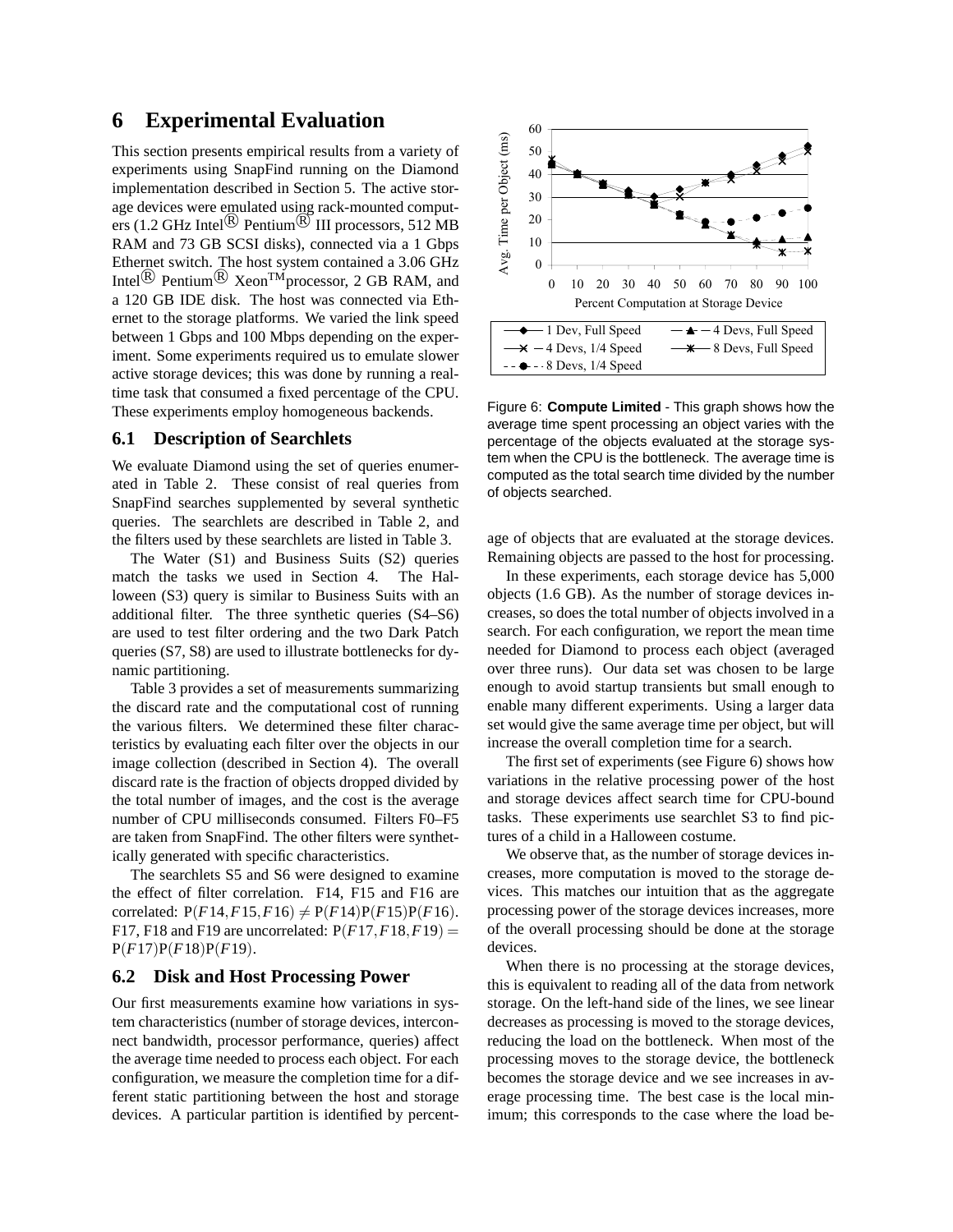| Ouery                                          |                | <b>Searchlet Description</b>                                 | <b>CPU</b> |
|------------------------------------------------|----------------|--------------------------------------------------------------|------------|
|                                                |                |                                                              | Cost       |
| Water - regions containing water waves         | S <sub>1</sub> | Uses texture filter trained on water samples.                | Low        |
| Business Suits - images of people in dark      |                | Uses face detector and color histogram trained on dark       | High       |
| business suits                                 |                | patches of color.                                            |            |
| Halloween - images of a child in Halloween     |                | Uses face detector and color histograms trained on red       | High       |
| costume                                        |                | patches and dark patches of color.                           |            |
| Synthetic                                      |                | Synthetic filters with inversely (non-linearly) related pass | Med        |
|                                                |                | rate and cost.                                               |            |
| Synthetic                                      | S <sub>5</sub> | Three fi lters with correlated pass rate and constant cost.  | Low        |
| Synthetic                                      | S6             | Three fi lters with independent pass rate (same as S5)       | Low        |
|                                                |                | overall) and constant cost.                                  |            |
| Dark Patch A - searchlet with high selectivity | S7             | Uses color histogram trained on black sample patch; has a    | Low        |
|                                                |                | high threshold so few images match.                          |            |
| Dark Patch B - searchlet with low selectivity  | S8             | Uses color histogram trained on black sample patch; has a    | Low        |
|                                                |                | low threshold so many images match.                          |            |

Table 2: **Test Queries** - The queries and associated searchlets used to evaluate the Diamond prototype.

| Filter                     | Searchlet                | Discard  | <b>CPU</b>       |
|----------------------------|--------------------------|----------|------------------|
|                            |                          | rate     | (ms)             |
| F0 - Reader (required)     | \$1,2,3,7,8              | $\theta$ | 5                |
| F1.<br>- Face Detect       | S <sub>2</sub> .3        | 99%      | 530              |
| F <sub>2</sub> - Histogram | S <sub>2</sub> , 3, 7, 8 | $\theta$ | 20               |
| F3 - Black (req. F2)       | S <sub>2</sub>           | 83%      | 2                |
| F3a - Black (req. F2)      | S7                       | 99%      | 2                |
| F3b - Black (req. F2)      | S <sub>8</sub>           | 78%      | $\boldsymbol{2}$ |
| F4 - Red (req. F2)         | S <sub>2</sub>           | 99%      | $\overline{2}$   |
| F5 - Wave Texture          | S1                       | 95%      | 14               |
| F6 - Synthetic             |                          | 20%      | 2                |
| F7 - Synthetic             |                          | 22%      | $\overline{4}$   |
| F8 - Synthetic             |                          | 26%      | 8                |
| F9 - Synthetic             | S <sub>4</sub>           | 29%      | 16               |
| F10 - Synthetic            |                          | 31%      | 32               |
| F11 - Synthetic            |                          | 33%      | 64               |
| F12 - Synthetic            |                          | 36%      | 128              |
| F13 - Synthetic            |                          | 36%      | 256              |
| F14                        |                          | 50%      | 1                |
| F15 - Synthetic            | S5                       | 40%      | 8                |
| F <sub>16</sub>            |                          | 30%      | 8                |
| F17                        |                          | 50%      | 1                |
| F18 - Synthetic            | S6                       | 40%      | 8                |
| F <sub>19</sub>            |                          | 30%      | 8                |

Table 3: **Filters** - The discard rate is over a collection of 18,286 images. F0 and F2 are helper filters that do not discard data. The filters in S5 are correlated; those in S6 are uncorrelated.

tween the host and the storage devices is balanced. Note that Diamond benefits from active storage even with a small number of storage devices.

Our next measurements (see Figure 7) examine the network-bound case using searchlets S7 and S8. Both searchlets look for a small dark region and are relatively cheap to compute. S7 rejects most of the objects (highly selective) while S8 passes a larger fraction of the objects (non-selective).



Figure 7: **Network Limited** - This graph shows how the average time per object varies with the percentage of objects evaluated at the storage system when the network is the bottleneck. The average time is computed as the total search time divided by the number of objects searched.

These experiments demonstrate that as the network becomes the limiting factor, more computation should be performed at the storage device. We also see that these lines flatten out at the point where reading the data from the disk becomes a bottleneck. The upper two lines show S7 and S8 running on a 100 Mbps network. We see that S8 is always slower, even when all of the computation is performed at the storage device. This is because S8 passes a large percentage of the objects, creating a data transfer bottleneck in all cases.

## **6.3 Impact of Dynamic Partitioning**

This section evaluates the effectiveness of the dynamic partitioning algorithms presented in Section 5. As a baseline measurement, we manually find the ideal partitioning based on the results from the previous section. We then compare the time needed to complete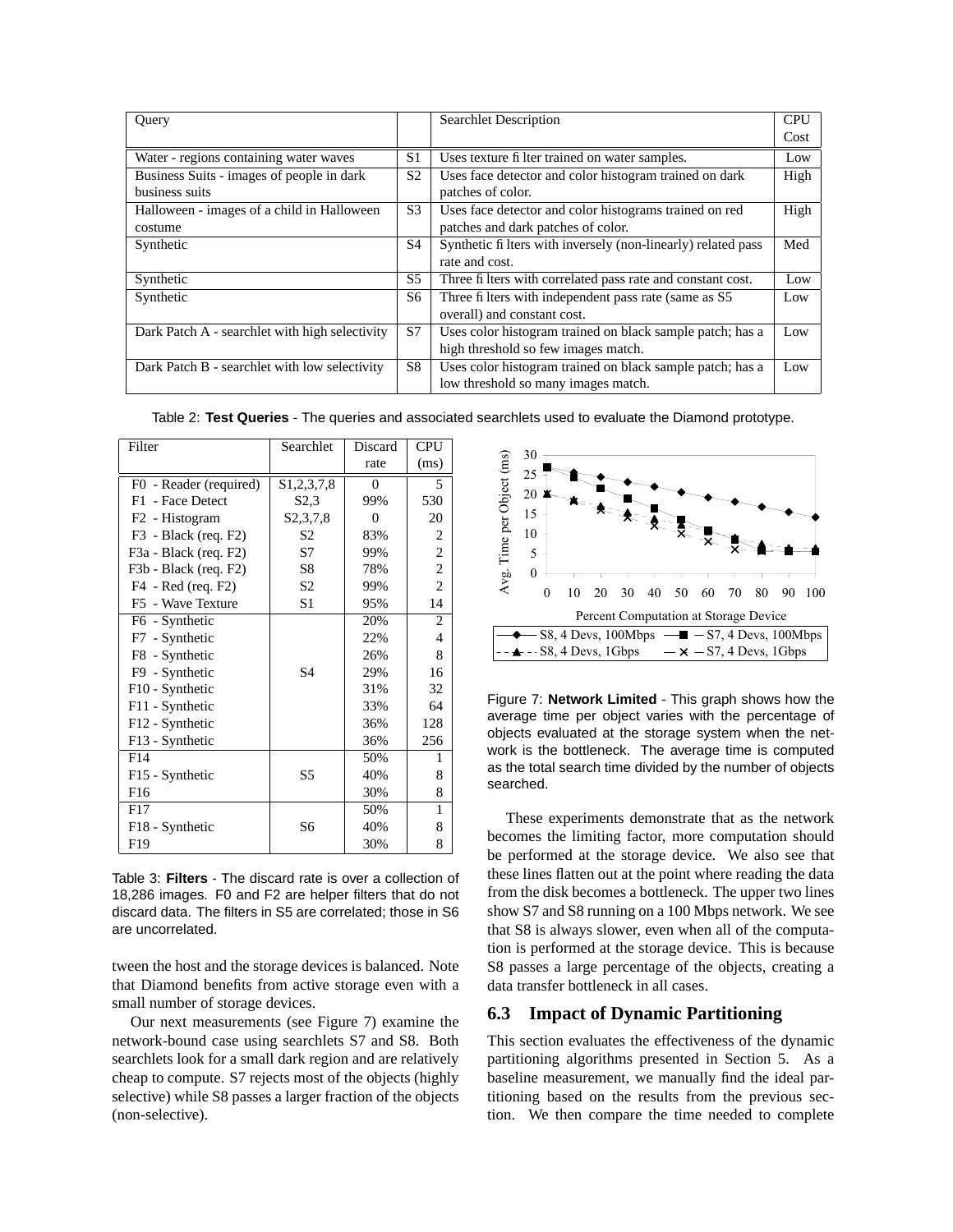

Figure 8: **Dynamic Partitioning** - This graph compares the performance of two automated partitioning algorithms against a hand-tuned manual partitioning.

the search using this manual partitioning to those for the two dynamically-adjusting schemes: *CPU Splitting* and *Queue Back-Pressure* (QBP).

For these tests, we use both a CPU-bound task (searchlet S3) and a network-bound task (searchlet S7). We run each task in a variety of configurations and compare the results as shown in Figure 8.

In all of these cases, the QBP technique gives similar performance to the Best Manual technique. CPU Splitting does not perform as well in most of the cases for two reasons. First, in the network-bound task (searchlet S7), the best results are obtained by processing all objects at the storage devices. CPU Splitting always tries to process a fraction of the objects on the host, even when sending data to the host is the bottleneck. QBP detects the network bottleneck and processes the objects locally. Second, relative CPU speeds are a poor estimate of the time needed to evaluate the filters. Most of these searchlets involve striding over large data structures (images) so the computation tends to be bound by memory access, not CPU. As a result, increasing the CPU clock rate does not give a proportional decrease in time. It is possible that more sophisticated modeling would make CPU Splitting more effective. However, given that the simple QBP technique works so well, there is probably little benefit to pursuing that idea.

#### **6.4 Impact of Filter Ordering**

This section compares the different policies described in Section 5.2.2, and illustrates the significance of filter ordering. We use searchlets S1–S6, which are composed of the filters detailed in Table 3. This experiment eliminates network and host effects by executing entirely on a single storage device and compares different local op-



Figure 9: **Filter Ordering** - Execution time for evaluating searchlets using different ordering policies, normalized to the Offline Best policy.

timizations. Total time is normalized to the *Offline Best* policy; this is the best possible static ordering (computed using an oracle), and provides a bound on the minimum time needed to process a particular searchlet. *Random* picks a random legal linear order at regular intervals. This is the simplest solution that avoids adversarial worst cases without extra state, and would be a good solution if filter ordering did not matter.

Figure 9 shows that completion time varies significantly with different filter ordering policies. The poor performance of *Random* demonstrates that filter ordering is significant. There is a unique legal order for S1, and all methods pick it correctly. *Independent* finds the optimal ordering when filters are independent, as in S6, but can generate expensive orderings when they are not, as in S5. *Hill Climbing* sometimes performs poorly because it can get trapped in local minima. *Best Filter First* is a dynamic techniques that works as well as *Independent* (it has a slightly longer convergence time) with independent filters, and has good performance with dependent filters. The dynamic techniques spend time exploring the search space, so they always pay a penalty over the *Offline Best* policy. This is more pronounced with more filters, as in S4.

The next experiment examines Diamond performance when dynamic partitioning and filter ordering are run concurrently. For our baseline measurement, we manually find the best partitioning and the best filter ordering for each configuration. We then compare the time needed to execute searchlet S3 against two test cases that use dynamic adaptation. The first uses dynamic partitioning (QBP) and the filter ordering (BFF); the second uses dynamic partitioning (QBP) and randomized filter orders. Figure 10 shows the results of these experiments. As expected, the combination of dynamic partitioning and dynamic filter ordering gives us results that are close to the best manual partitioning. Random filter ordering performs less well because of the longer time needed to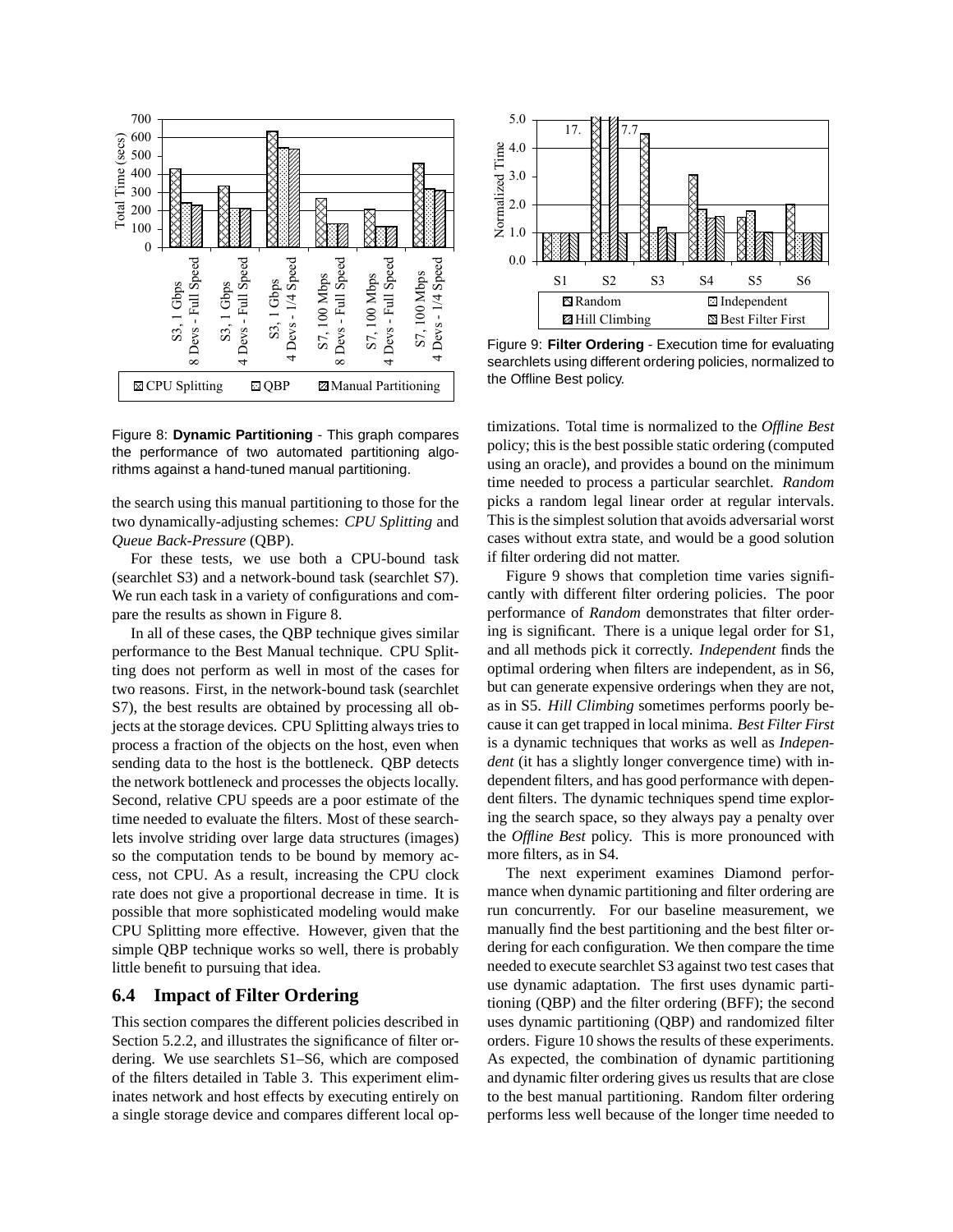

Figure 10: **Dynamic Optimizations** - Execution times for evaluating searchlets using a combination of dynamic partitioning and filter ordering, compared against a handtuned algorithm.

process each object.

#### **6.5 Using Diamond on Large Datasets**

To better understand the impact of Diamond on realworld problems, we consider a typical scenario: how much data could a user search in an afternoon? The results from Figure 10 show that Diamond can process 40,000 objects (8 storage devices with 5,000 objects each) in 247 seconds. Thus, given four hours, the user should be able to search through 2.3 million objects (approximately 0.75 TB) using the same searchlets. In the case of searchlet S3, this would imply that the user should see about 115 objects. However, since the number of objects seen by the user is sensitive to search parameters and the distribution of data on the storage device, it could vary greatly from this estimate.

Although raw performance should scale as disks are added, the limitations imposed by the user and the domain application are less clear. For instance, in the drug discovery application described in Section 4, the user's think-time may be the limiting factor even when Diamond discards most of the data. Conversely, in other domains, the average computational cost of a searchlet could be so high that Diamond would be unable to process all of the data in the alloted time. These questions are highly domain-dependent and lie beyond the scope of this paper.

As we discussed in the introduction, the current implementation is focused on pure brute-force search, but other complimentary techniques can be used to improve performance. One technique would be to use pre-computed indices to reduce the number of objects searched. For example, filter F1 from Table 3 could be used to build an index of pictures containing faces. Using this index would reduce the search space by 99% for any searchlets that use filter F2.

Another complimentary technique is to take advantage of cached results. In certain domains, a user may frequently refine a searchlet based on partial results in a manner that leaves most of its filters and their parameters unchanged. For instance, in SnapFind, the user may modify a search by adding a filter to the existing set of filters in the searchlet. When re-executing a filter with the same parameters, Diamond could gain significant computational benefits by retrieving cached results. However, caching may provide very little benefit for other applications. For instance, a Diamond application that employs relevance feedback [16] typically adjusts filter arguments at each iteration based on userprovided feedback. Since the filter arguments are different with each search, the use of cached information becomes more difficult. We plan to evaluate the benefits of caching as we gain more experience with other Diamond applications.

# **7 Related Work**

To the best of our knowledge, Diamond is the first attempt to build a system that enables efficient interactive search of large volumes of complex, non-indexed data. While unique in this regard, Diamond does build upon many insights and results from previous work.

Recent work on *interactive data analysis* [15] outlines a number of new technologies that will be required to make database systems as interactive as spreadsheets — requiring advances in databases, data mining and human-computer interaction. Diamond and early discard are complementary to these approaches, providing a basic systems primitive that furthers the promise of interactive data analysis.

In more traditional database research, advanced indexing techniques exist for a wide variety of specific data types including multimedia data [10]. Work on data cubes [13] takes advantage of the fact that many decision support queries are well-known to pre-process a database and then perform queries directly from the more compact representation. The developers of new indexing technology must constantly keep up with new data types, and with new user access and query patterns. A thorough survey of indexing and the outline of this tension appear in a recent dissertation [27], which also details theoretical and practical bounds on the (often high) cost of indexing.

Work on *approximate query processing*, recently surveyed in [5], complements these efforts by observing that users can often be satisfied with approximate answers when they are simply using query results to iter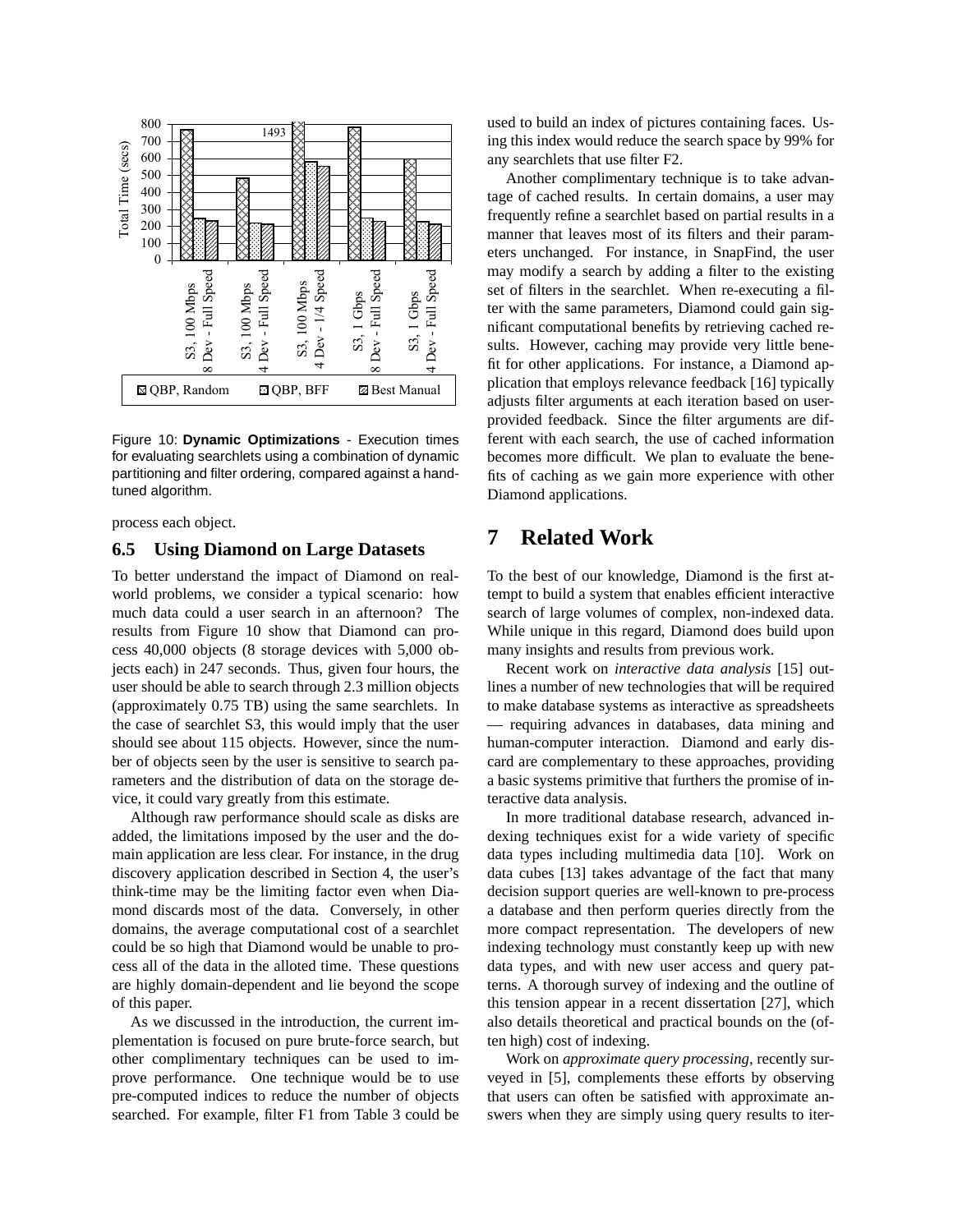ate through a search problem, exactly as we motive in our interactive search tasks.

In addition, in high-dimensionality data (such as feature vectors extracted from images to support indexing), sequential scanning is often competitive with even the most advanced indexing methods because of the *curse of dimensionality* [6, 9, 33]. Efficient algorithms for *approximate* nearest neighbor in certain high-dimensional spaces, such as locality-sensitive hashing [12], are available. However, these require the similarity metric be known in advance (so that the data can be appropriately pre-indexed using the proximity-preserving hashing functions) and that the similarity metric satisfy certain properties. Diamond addresses searches where neither of these constraints is satisfied.

In systems research, our work builds on the insight of active disks [1, 20, 25] where the movement of search primitives to extended-function storage devices was analyzed in some detail, including for image processing applications. Additional research has explored methods to improve application performance using active storage [21,22,26,32]. The work of Abacus [2], Coign [18], River [3] and Eddies [4] provide a more dynamic view in heterogeneous systems with multiple applications or components operating at the same time. Coign focuses on communication links between application components. Abacus automatically moves computation between hosts or storage devices in a cluster based on performance and system load. River handles adaptive dataflow control generically in the presence of failures and heterogeneous hardware resources. Eddies [4] adaptively reshapes dataflow graphs to maximize performance by monitoring the rates at which data is produced and consumed at nodes. The importance of filter ordering has also been the object of research in database query optimization [28]. The addition of early discard and filter ordering bring a new set of semantic optimizations to all of these systems, while retaining the basic model of observation and adaptation while queries are running.

Recent efforts to standardize object-based storage devices (OSD) [30] provide the basic primitives on which we build our semantic filter processing. In order to most efficiently process searchlets, active storage devices must contain whole objects, and must understand the low-level storage layout. We can also make use of the attributes that can be associated with objects to store intermediate filter state and to save filter results for possible re-use in future queries. Offloading space management to storage devices provides the basis for understanding data in the more sophisticated ways necessary for early discard filters to operate.

# **8 Conclusion**

Diamond is a system that supports interactive data analysis of large complex data sets. This paper argues that these applications require applying brute-force search to a portion of the objects. To efficiently perform bruteforce search the Diamond architecture uses *early discard* to push filter processing to the edges of the system — executing semantic data filters directly at storage devices, and greatly reducing the flow of data into the central bottlenecks of a system. The Diamond architecture also enables the system to adapt to different hardware configurations by dynamically adjusting where computation is performed.

To validate our architecture, we have implemented a prototype version of Diamond and an application, SnapFind, that interactively searches collections of digital images. Using this system, we have demonstrated that searching large collections of images is feasible and that the system can dynamically adapt to use the available resources such as network and host processor efficiently.

In the future, we plan to work with domain experts to create new interactive search applications such as ligand screening or satellite imagery analysis. Using these applications, we plan to validate our approach to interactive search of large real-world datasets.

# **Acknowledgments**

Thanks to: Derek Hoiem and Padmanabham (Babu) Pillai for their valuable help with the Diamond system; Genevieve Bell and David Westfall for contributing data for the SnapFind user study; Ben Janesko and David Yaron for useful discussions on applying Diamond to computational chemistry problems; our shepherd, Christos Karamanolis for all his help; and the anonymous reviewers for feedback on an earlier draft of the paper.

## **References**

- [1] ACHARYA, A., UYSAL, M., AND SALTZ, J. Active disks: Programming model, algorithms and evaluation. In *Proceedings of ASPLOS* (1998).
- [2] AMIRI, K., PETROU, D., GANGER, G., AND GIBSON, G. Dynamic function placement for data-intensive cluster computing. In *Proceedings of USENIX* (2000).
- [3] ARPACI-DUSSEAU, R., ANDERSON, E., TREUHAFT, N., CULLER, D., HELLERSTEIN, J., PATTERSON, D., AND YELICK, K. Cluster I/O with River: Making the fast case common. In *Proceedings of Input/Output for Parallel and Distributed Systems* (1999).
- [4] AVNUR, R., AND HELLERSTEIN, J. Eddies: Continuously adaptive query processing. In *Proceedings of SIG-MOD* (2000).